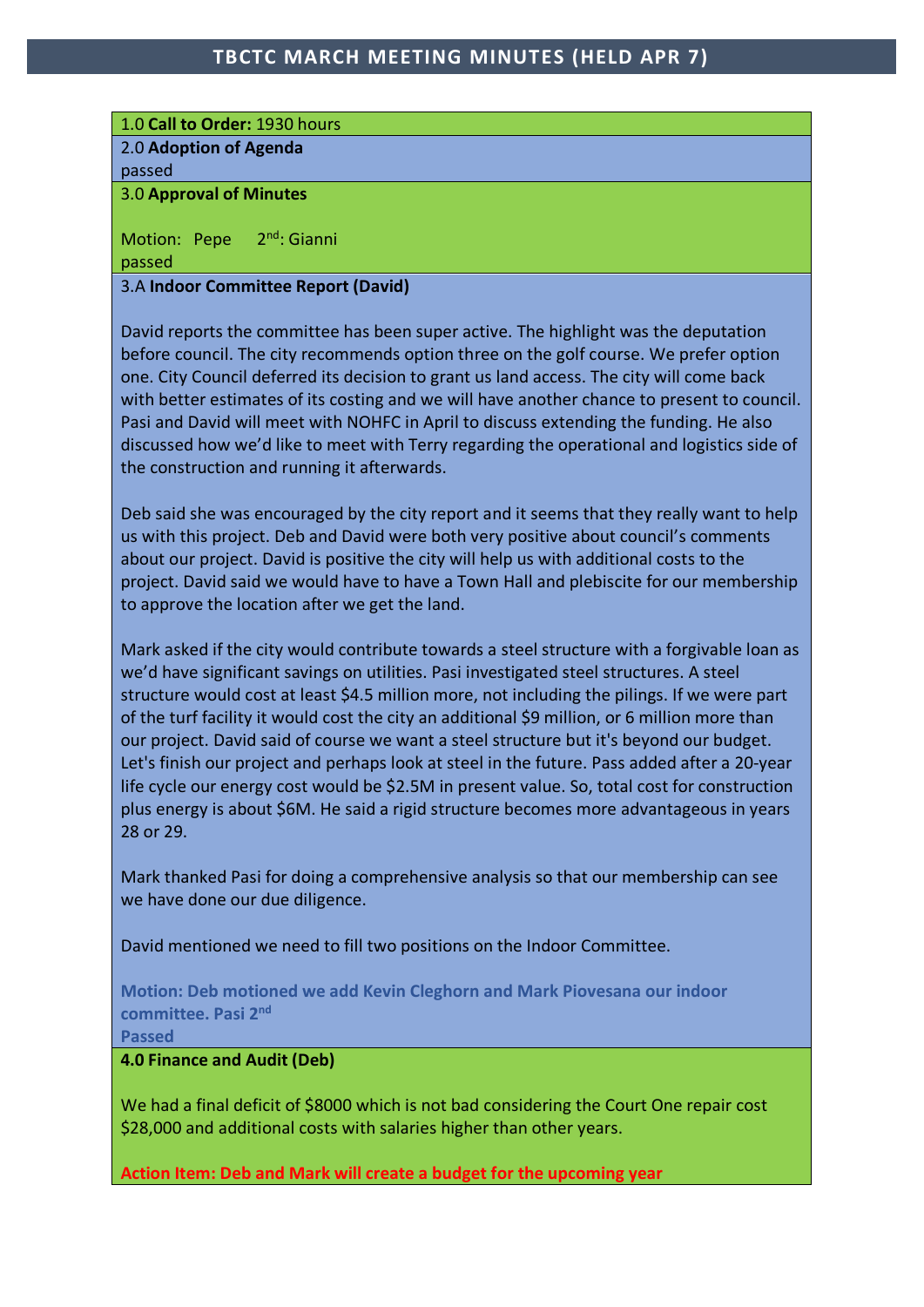**Motion by Deb: to accept the financial statements done by Derek Tycholas 2nd: Pepe passed**

Deb wanted to ask for permission to send e-trans payments instead of cheques for payments of \$500 or less. Mark said he must study this.

**Action Item: Mark will study payments using e-trans with respect to internal controls**

## **5.0 City of Thunder Bay (Paul)**

**T**he court resurfacing tender closes April 26. He hopes that there is more than one bidder**.**

Paul said the clubhouse may open May long weekend based on weather forecast. May 5th we can put the porta potties out.

For court lighting, we are not eligible for a \$10,000 rebate that we budgeted for. Paul will be meeting with contractors regarding what we can do about our lighting issues. The city is thinking they may not have enough money for the project.

Paul reminded us Neighbor Day is June 18<sup>th</sup>, and the city wants all community centers and sports facilities to plan something. On that day you can plan parties and activities. We should have an open house that day. The city may have around \$300 for us for that day.

## **Action Item: watch for more from Paul regarding Neighbor Day**

The city pays half the cost of the porta potty and will do so again this year.

## **6.0 Head Pro's Report (Brendan)**

Brendan informed us Mark Piovesana, Leanne Ryder, and Marcus Grillo will be our assistants this year.

## **7.0 Force Academy (Brendan and Kristine)**

Kristine explained how the Academy has been beneficial to the competitive development of the players. This will be its second year. She said junior development and private lessons don't hit the mark for competitive players. She said Brendan has all the requirements to run this program. The goal this year is to travel to some OTA sanctioned events. The Academy this year would like to have 8 athletes. The numbers are lower because Force has lost two coaches. it will be 8 weeks long and utilize two courts and two coaches. Jouni will handle dryland training. There will also be a dietitian and they hope to have some sports psychology training. Force would like five hours of court time per week this summer on Tuesday evenings 7:30-9:30 and Tuesdays court 1 6:30-9:30 with back to back classes. Jouni explained how it is a collaborative effort between various coaches to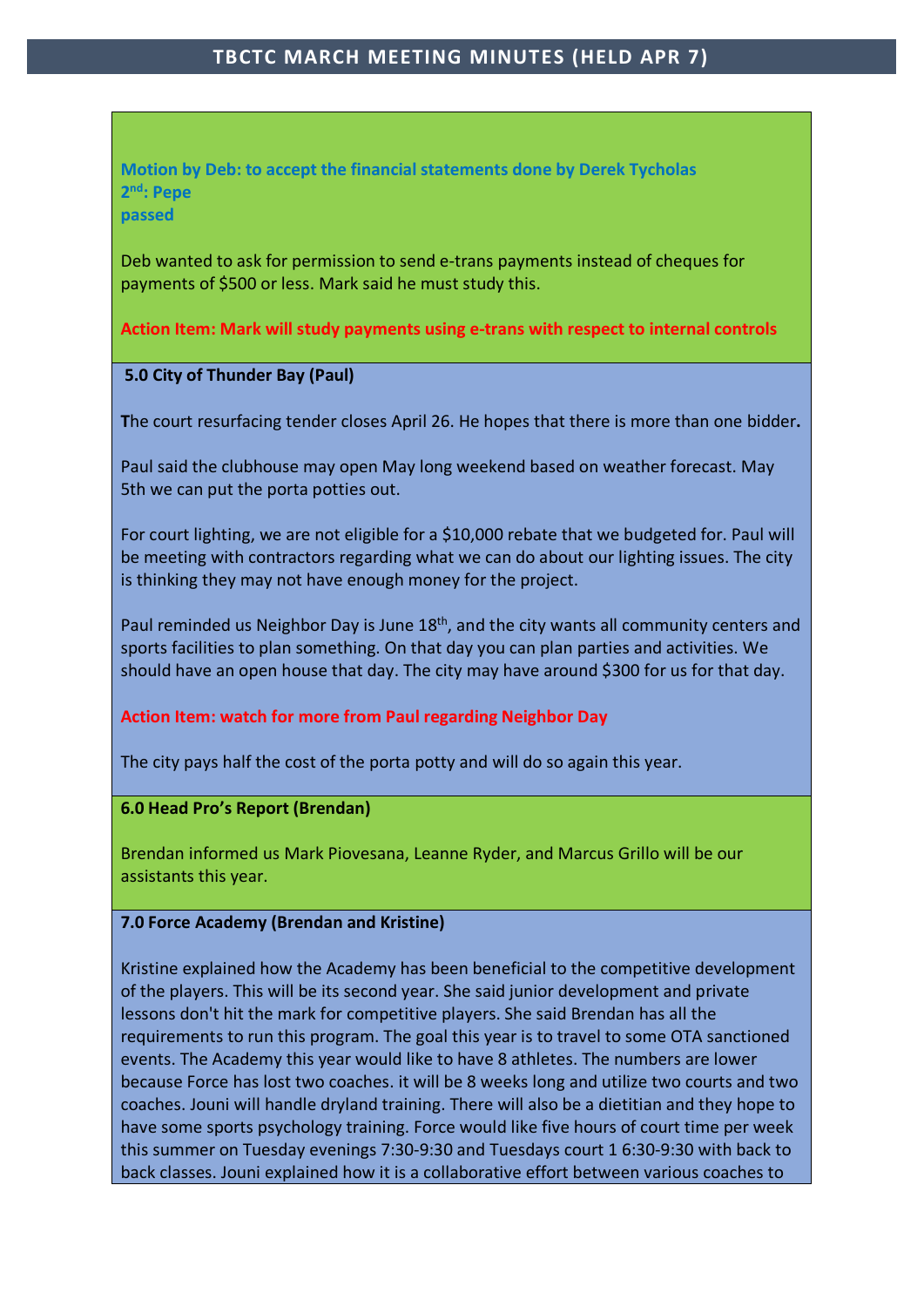maximize the ability of the athletes. He has a lot of experience teaching athletes in various countries around the world. Kristine emphasized there was a gap that existed and this is for the kids to maximize their ability.

Deb said having an elite group of eight is not right in a public organization with many juniors. Kristine said it's an elite program. There is advanced junior development and advanced competitive junior development for more competitive players. Jouni reminded us there are only 11 players on the local Lakers baseball team. That's the way it is. He said these are the kids who want to be there, you don't have to force them to get out there. They are driven. Pepe asked if they could move their ratio to six to one or eight to one. He was also concerned about the kids who will find out the program is over for them. Brendan said pulling kids aside for tips is hard with 8 kids as you have 7 kids not being looked at. Kristine is aware some were leaving the program and some aging out.

Mark would like to explore this more before putting forward a motion.

Kristine says she is in the process of incorporating so they can apply for grants.

Nick said afternoons are better but Galen works and Brendan won't know his schedule.

#### **8.0 Mid Canada (Brendan)**

Brendan isn't sure it's a good idea as we're running late and haven't started looking for sponsors. Also, we're not sure about Covid and player travel. Deb says we need a committee that starts now. Gianni agreed but thinks it's a great event and we should try to make it happen.

**Action Item: Brendan, Deb and Pepe will release something to members asking for help with the Mid Canada**

#### **9.0 Tournaments and Draws**

The tournament committee has met and discussed entry deadlines, start dates, a Tournament Director, a ranking system. He also met with Luke from Sporty HQ, the software platform. We can try it for a couple months. It's \$20/month for the tournament module. Deb said SportyHQ has a booking system and is cheaper than last year's system. Our present system is \$90 USD per month. SportyHQ is \$20 Canadian. Nick said we could have it all on the same platform. Automatic results by email can go to the newspaper, automatic draws made, it handles payments, so Nick thought it was great. Mark thinks it's late so we should try it out and use it next year. Pepe thinks it's no issue to change systems mid season. We should have one platform. Gianni agreed. We should add the facility management module which can help manage the facility with bulk emails, building memberships among others.

**Action Item: We agreed to try the tournament module for \$20 per month**